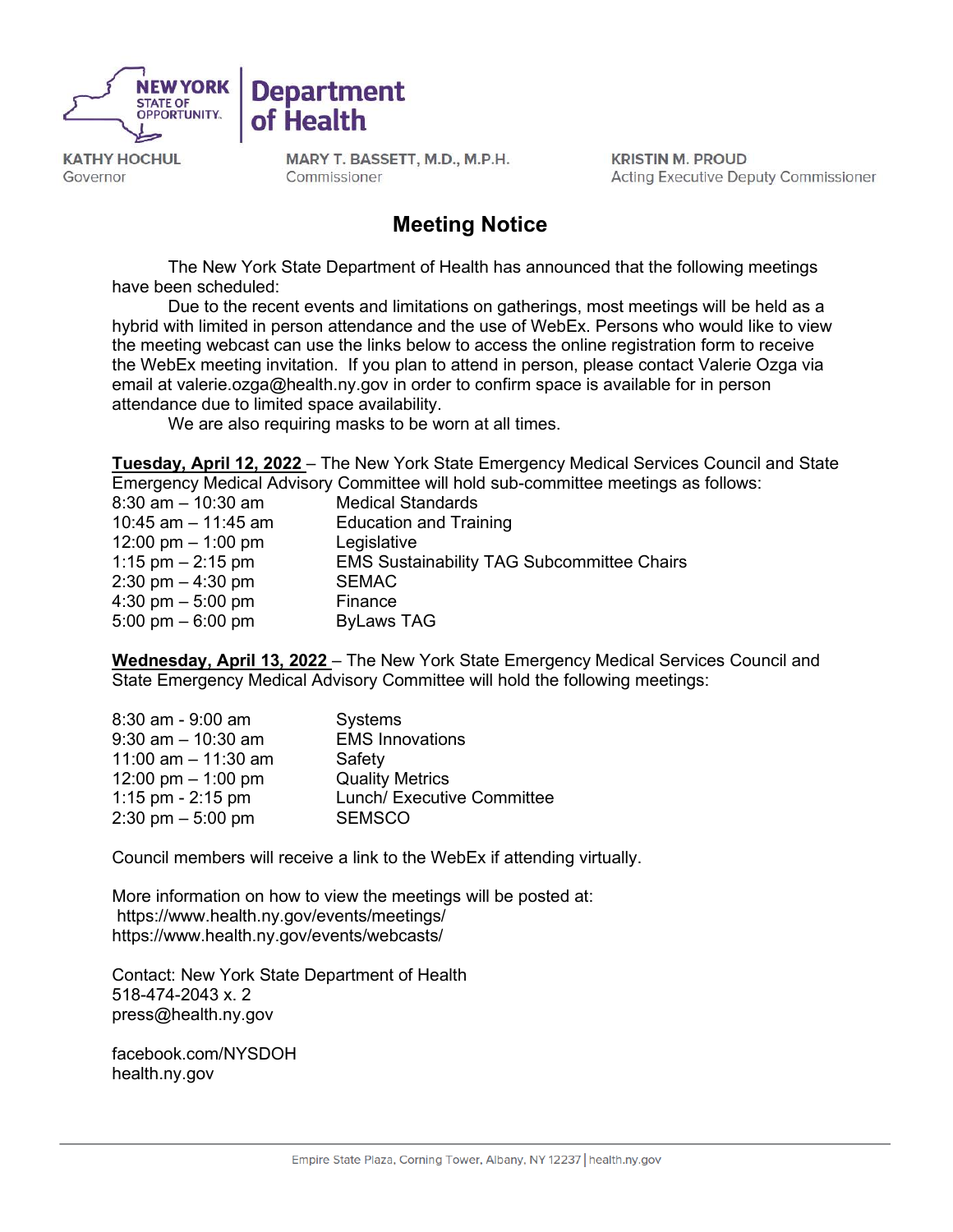

MARY T. BASSETT, M.D., M.P.H. Commissioner

**KRISTIN M. PROUD Acting Executive Deputy Commissioner** 

## **AGENDA**

#### **New York State Emergency Medical Advisory Committee (SEMAC) Tuesday, April 12, 2022 2:30 p.m. – 4:30 p.m.**

- 1. Call to Order: Donald Doynow, M.D., Chair
- 2. Opening Comments: Comments: Donald Doynow, M.D., Chair<br>2. Pledge of Allegiance: Comments: Donald Doynow, M.D., Chair
- 
- 4. Approval of 1/3/22 Meeting Minutes:<br>5. Bureau Staff Report:
- 
- 6. Reports of Standing Subcommittees:
	-
	- Michael McEvoy<br>Dr. Lewis Marshall 2. Medical Standards/Protocol:
- 7. Old Business:
- 8. New Business:
	- i. Proposed changes to Article 30
	- ii. Deploying EMS Data Through Biospatial Peter Brodie
- 
- 

9. Announcements: Donald Doynow, M.D., Chair<br>10. Adjournment: Donald Doynow, M.D., Chair Donald Doynow, M.D., Chair

Donald Doynow, M.D., Chair<br>Donald Doynow, M.D., Chair

Ryan P. Greenberg, Director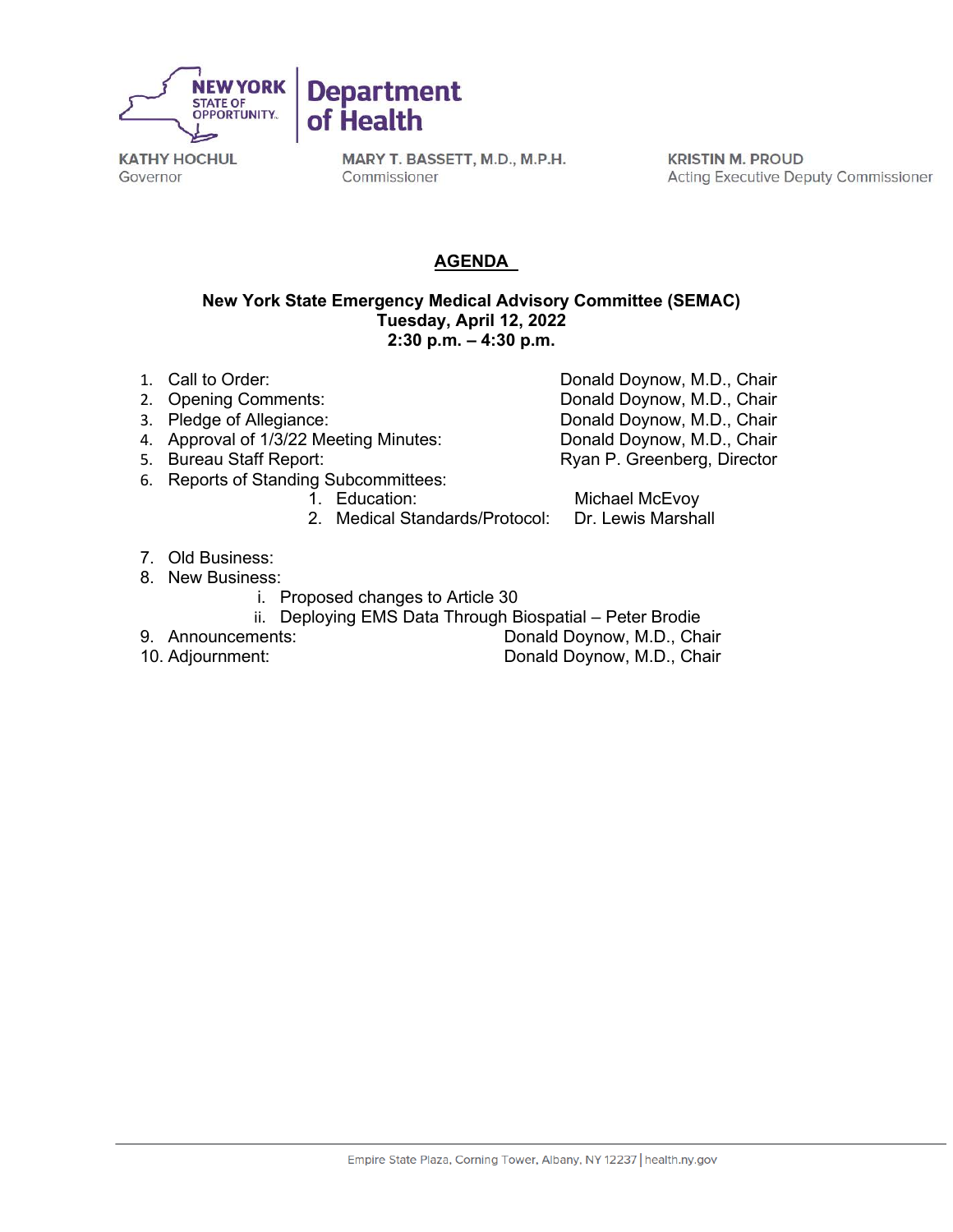

MARY T. BASSETT, M.D., M.P.H. Commissioner

**KRISTIN M. PROUD Acting Executive Deputy Commissioner** 

### **AGENDA**

#### **New York State Emergency Medical Services Council (SEMSCO) Wednesday, April 13, 2022 2:30 p.m. – 5:00 pm**

- 1. Call to order by Mark Philippy, Chair
- 2. Pledge of Allegiance
- 3. Roll Call
- 4. Accept minutes of 1/3/22
- 5. Correspondence
- 6. Chairman's Report
	- a. Bylaws TAG
- 7. First Vice Chairman's Report
- 8. Second Vice Chairman's Report
- 9. EMS Staff Report Ryan Greenberg
- 10. SEMAC Chair Report
- 11. Committee Reports
	- **Executive**
	- Medical Standards/Protocols
	- Education & Training
	- Finance
	- EMS Systems
		- o EMS Sustainability TAG
	- Legislative
	- Safety
	- **Quality Metrics**
	- EMS Innovations
		- EMS-C Advisory Committee Update
	- State Trauma Committee Update
- 12. Old Business
	- a. EMS Memorial Update
	- b. Diversity, Equity & Inclusion (DEI) TAG
- 13. New Business
	- a. Deploying EMS Data Through Biospatial
- 14. Adjournment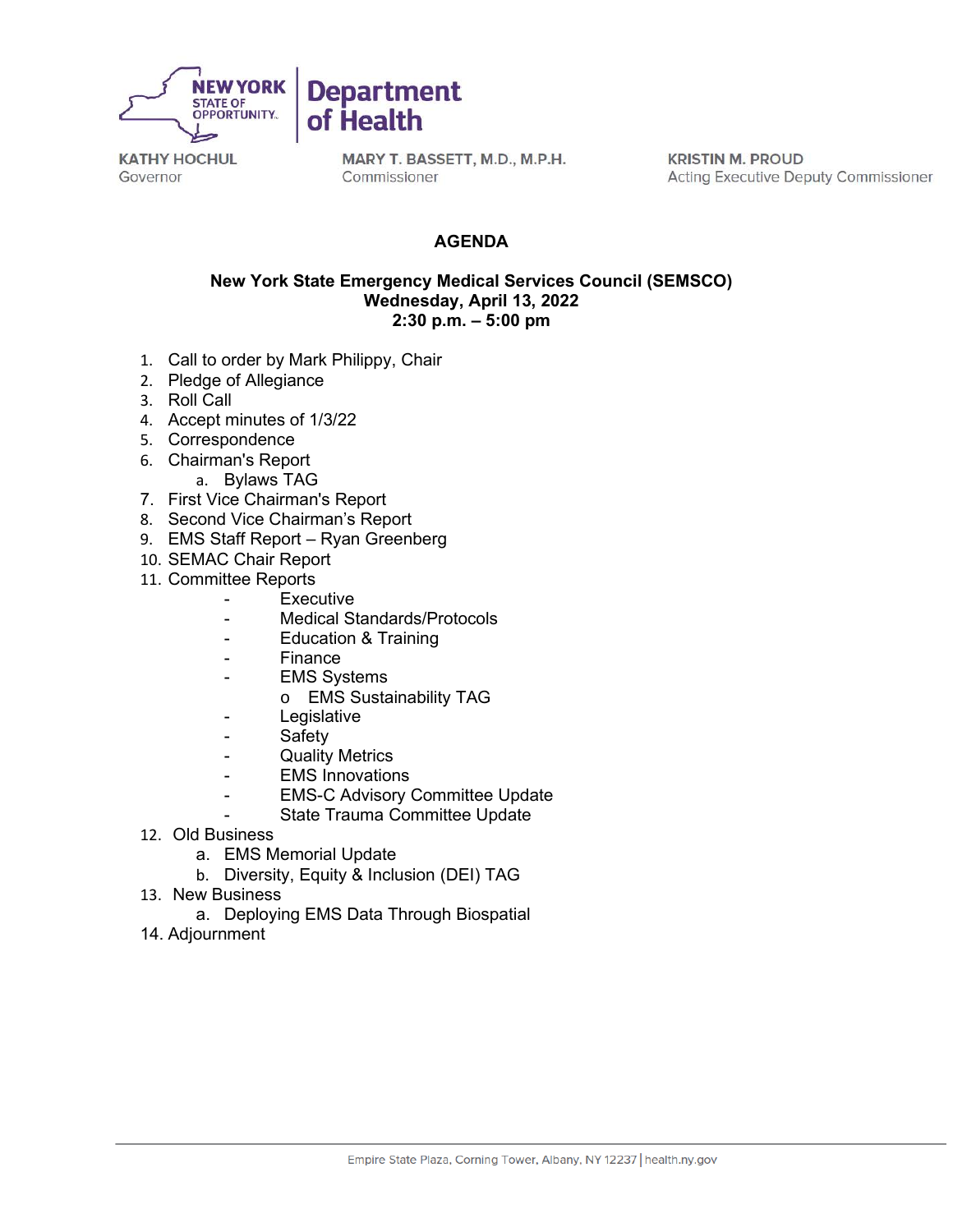

MARY T. BASSETT, M.D., M.P.H. Commissioner

**KRISTIN M. PROUD** Acting Executive Deputy Commissioner

## **AGENDA**

#### **Protocol / Medical Standards Subcommittee Tuesday, April 12, 2022 8:30 am – 10:30 am**

- 1. Call meeting to order Chair Dr. Lewis Marshall Jr., MD, JD
- 2. Record attendance
- 3. Old Business
	- a. Collaborative Update
	- b. EMSC Update on Pandemic Protocol
	- c. Discussion to create working group to define advisories, policies, procedures, and protocols
	- d. Draft Scope of Practice Document
		- i. Draft document approved in January Packet
	- e. Telemedicine Visits
		- i. Draft document approved in January Packet
	- f. Opioid (Narcotic) Withdrawal update
- 4. New Business
	- a. I-Gel Pilot Project
		- i. Review of Draft Policy Statement
- 5. Adjournment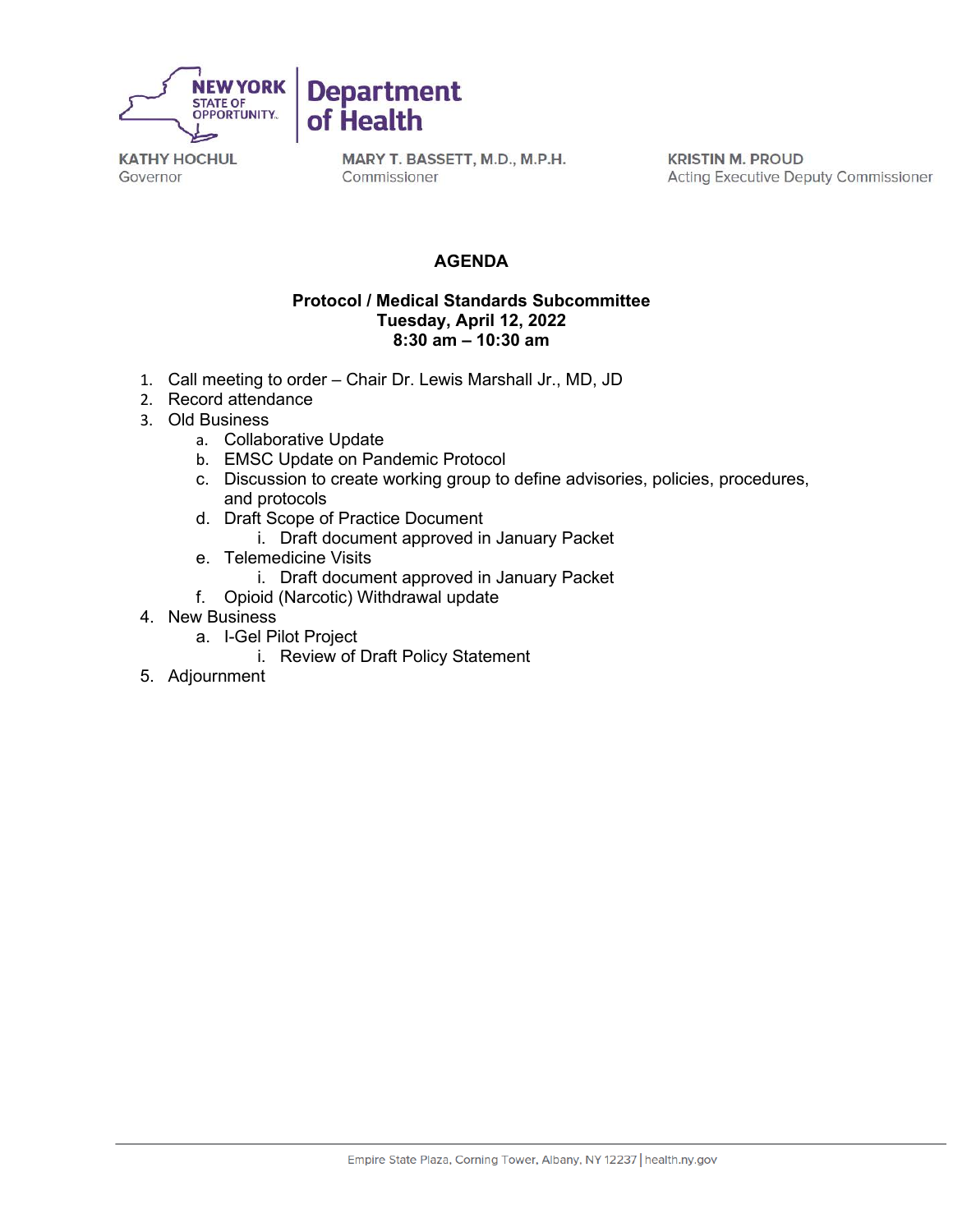

MARY T. BASSETT, M.D., M.P.H. Commissioner

**KRISTIN M. PROUD Acting Executive Deputy Commissioner** 

## **AGENDA**

#### **Education and Training Subcommittee Tuesday, April 12, 2022 10:45 am – 11:45 am**

- 1. Call meeting to order
- 2. Record attendance
- 3. Staff report
- 4. Old Business
	- a. CIC/CLI/CIU
	- b. Muru Update
- 5. New Business
	- a. I-Gel Pilot Project
		- i. Review of Draft Policy Statement
	- b. EMS Educational Standards
	- c. AEMT Scope of Practice/Curriculum Matching
- 6. Adjournment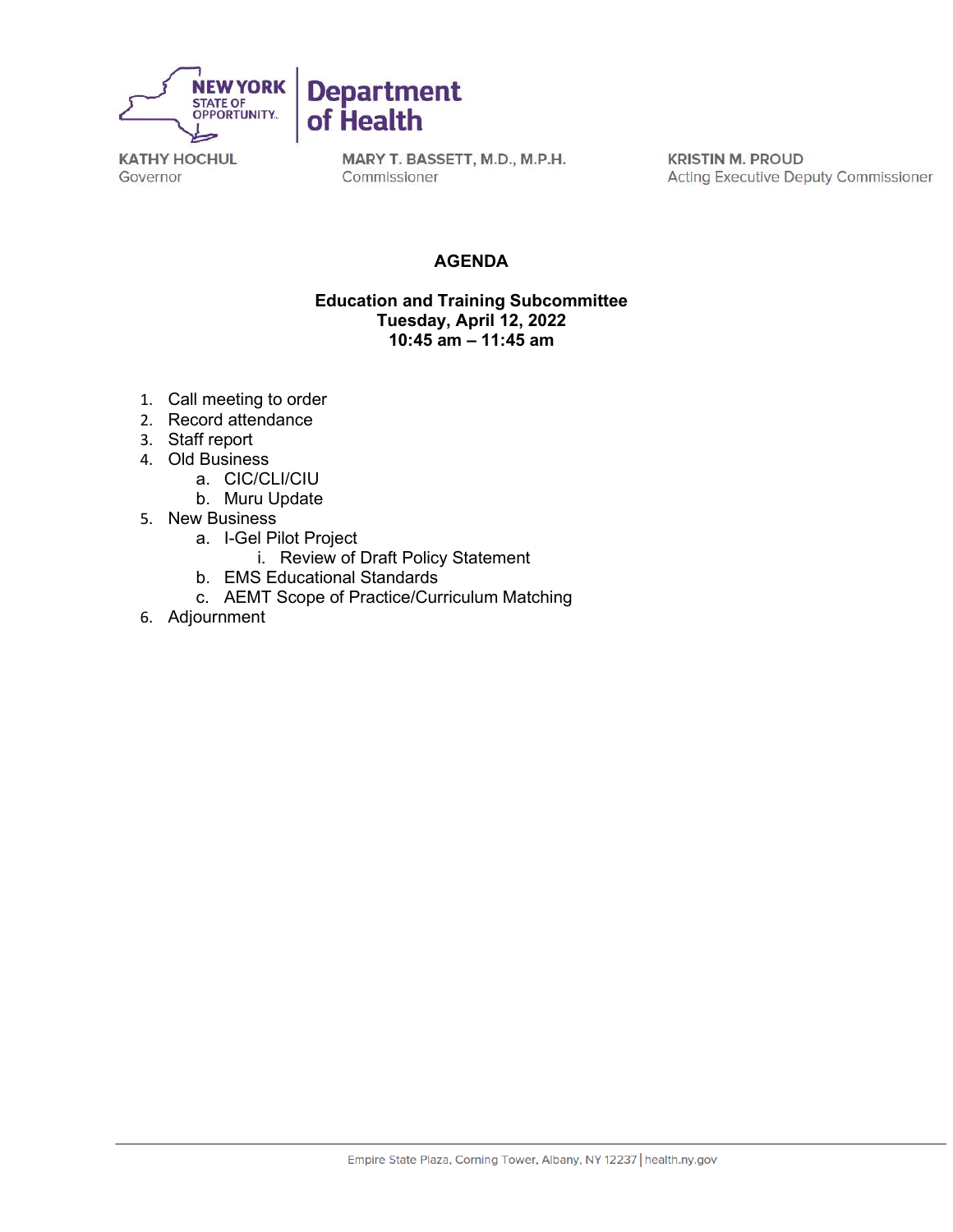

MARY T. BASSETT, M.D., M.P.H. Commissioner

**KRISTIN M. PROUD Acting Executive Deputy Commissioner** 

#### **AGENDA EMS Systems Subcommittee Wednesday, April 13, 2022 8:30 am – 9:00 am**

- 1. Call To Order Patty Bashaw
- 2. Record of Attendance
- 3. Old Business
	- a. Discussion on the Purpose of This Committee
	- b. EMS Sustainability TAG Update
- 4. New Business
	- a. Physician Fly Car
- 5. Adjournment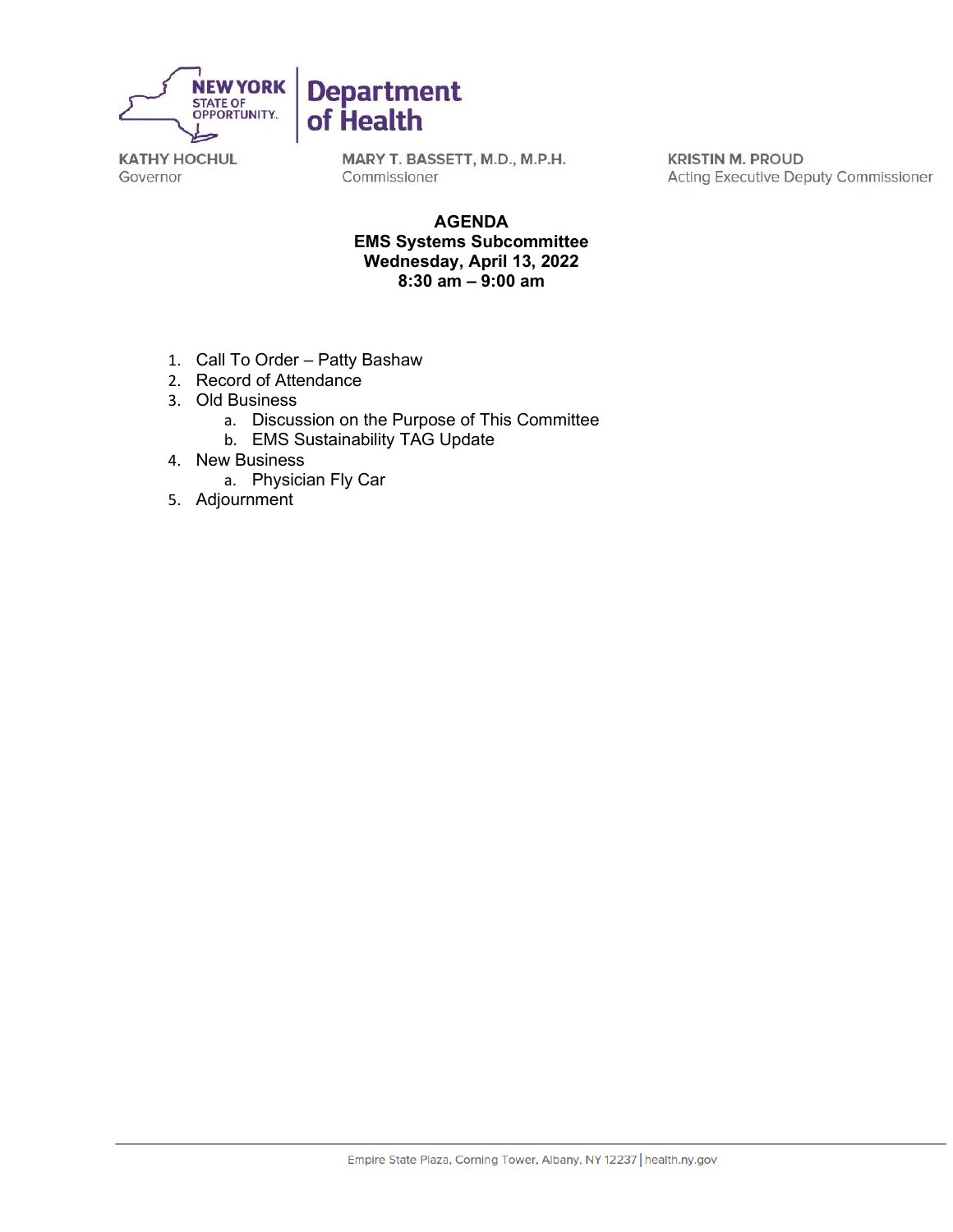

MARY T. BASSETT, M.D., M.P.H. Commissioner

**KRISTIN M. PROUD Acting Executive Deputy Commissioner** 

## **AGENDA**

#### **Finance Subcommittee April 13, 2022 4:30 pm – 5:00 pm**

- 1. Call meeting to order
- 2. Record Attendance
- 3. Old Business
	- a. Review of EMS Training Cost Survey Tool
- 4. New Business
	- a. Development Mission Statement and Committee Description
- 5. Adjournment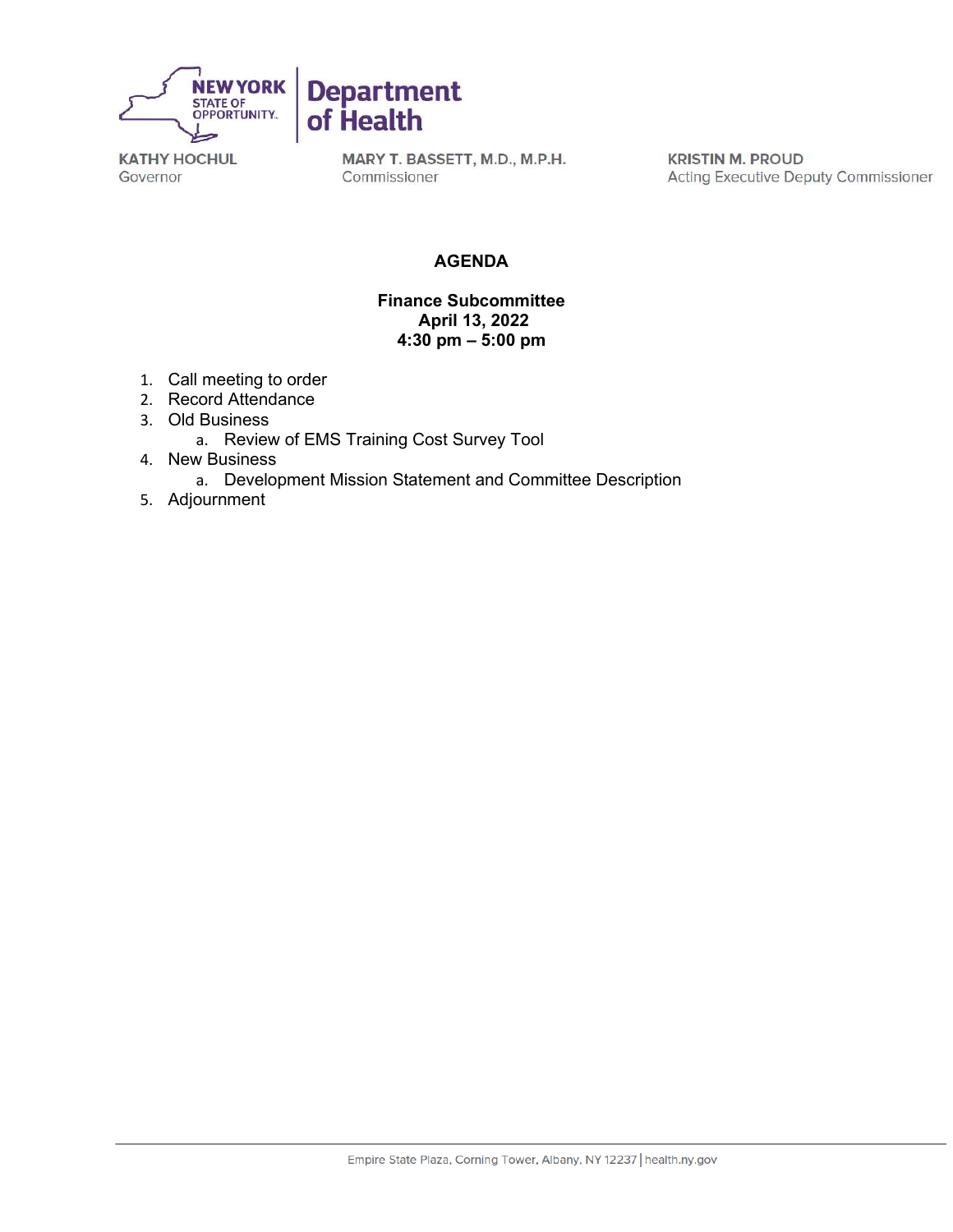

MARY T. BASSETT, M.D., M.P.H. Commissioner

**KRISTIN M. PROUD Acting Executive Deputy Commissioner** 

#### **AGENDA**

#### **Legislative Subcommittee Tuesday, April 13, 2022 12:00 pm – 1:00 pm**

- 1. Call Meeting To Order
- 2. Record Attendance
- 3. Old Business
	- a. Discussion regarding Status of DOH Rural Health Study
- 4. New Business
	- a. AB-231 Gottfried/S1580 Sanders
		- i. Description: Medicaid to Medicare rate increase bill. The change allows for reimbursement of transportation for emergency care without Prior authorization by the Social Services office.
- 5. Adjournment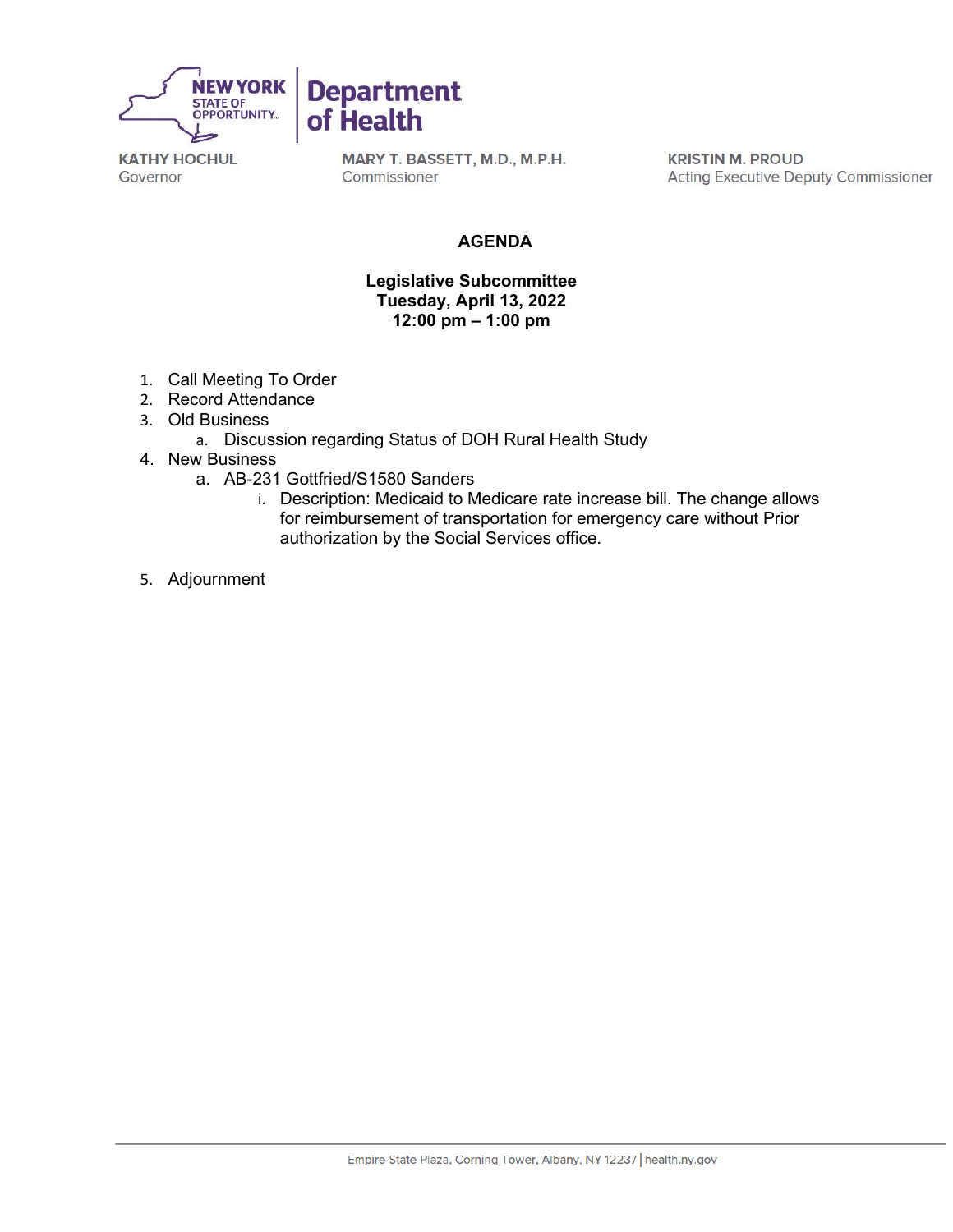

MARY T. BASSETT, M.D., M.P.H. Commissioner

**KRISTIN M. PROUD Acting Executive Deputy Commissioner** 

#### **AGENDA**

#### **Quality Metrics Subcommittee Wednesday, April 13, 2022 12:00 pm – 1:00 pm**

- 1. Call meeting to order
- 2. Record attendance
- 3. Old Business:
	- a. Quality Metrics Committee Meetings Recap

**Department** 

of Health

- b. Vision and Mission
- c. Quality Improvement Program
	- i. Data / Dashboard via ImageTrend and Biospatial
	- ii. Current State Measures
		- 1. DQS 1 ECG
		- 2. DQS 2 Cardiac Arrest
		- 3. DQS 3 Naloxone
		- 4. DQS 4 Trauma
		- 5. DQS 5 Pediatric Respiratory Emergency (DRAFT)
		- 6. DQS 6 Blood Glucose
		- 7. DQS 7 Stroke
	- iii. QI Manual / Education
- 4. New Business
- 5. Adjourn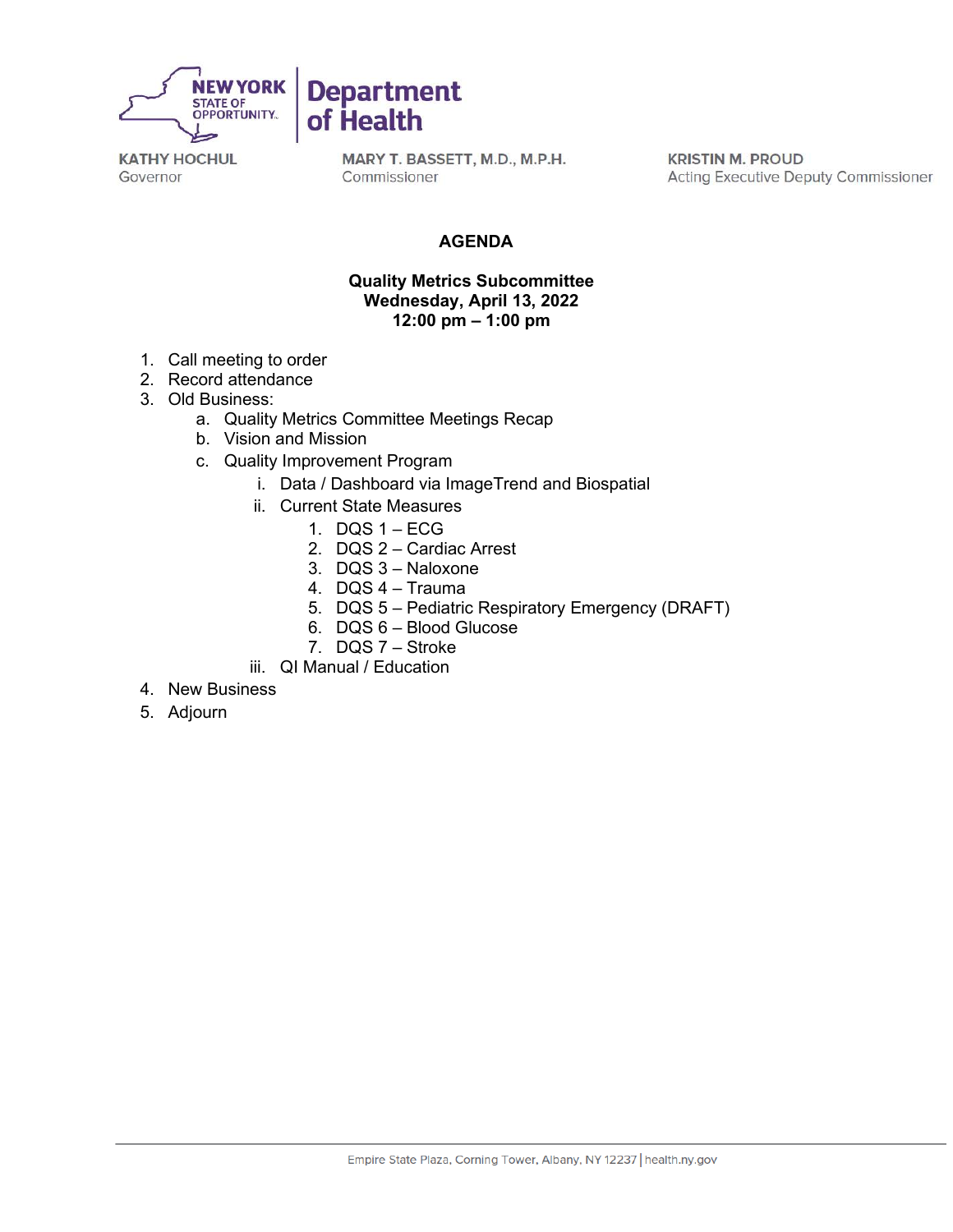

MARY T. BASSETT, M.D., M.P.H. Commissioner

**KRISTIN M. PROUD Acting Executive Deputy Commissioner** 

### **AGENDA**

#### **EMS Innovations Subcommittee Wednesday, April 13, 2022 9:30 am – 10:30 am**

- 1. Call to Order
- 2. Record Attendance
- 3. Approval of Previous Minutes
- 4. Old Business
- 5. New Business
	- a) Establish Workgroup for deliverables
- 6. Open Floor
- 7. Adjournment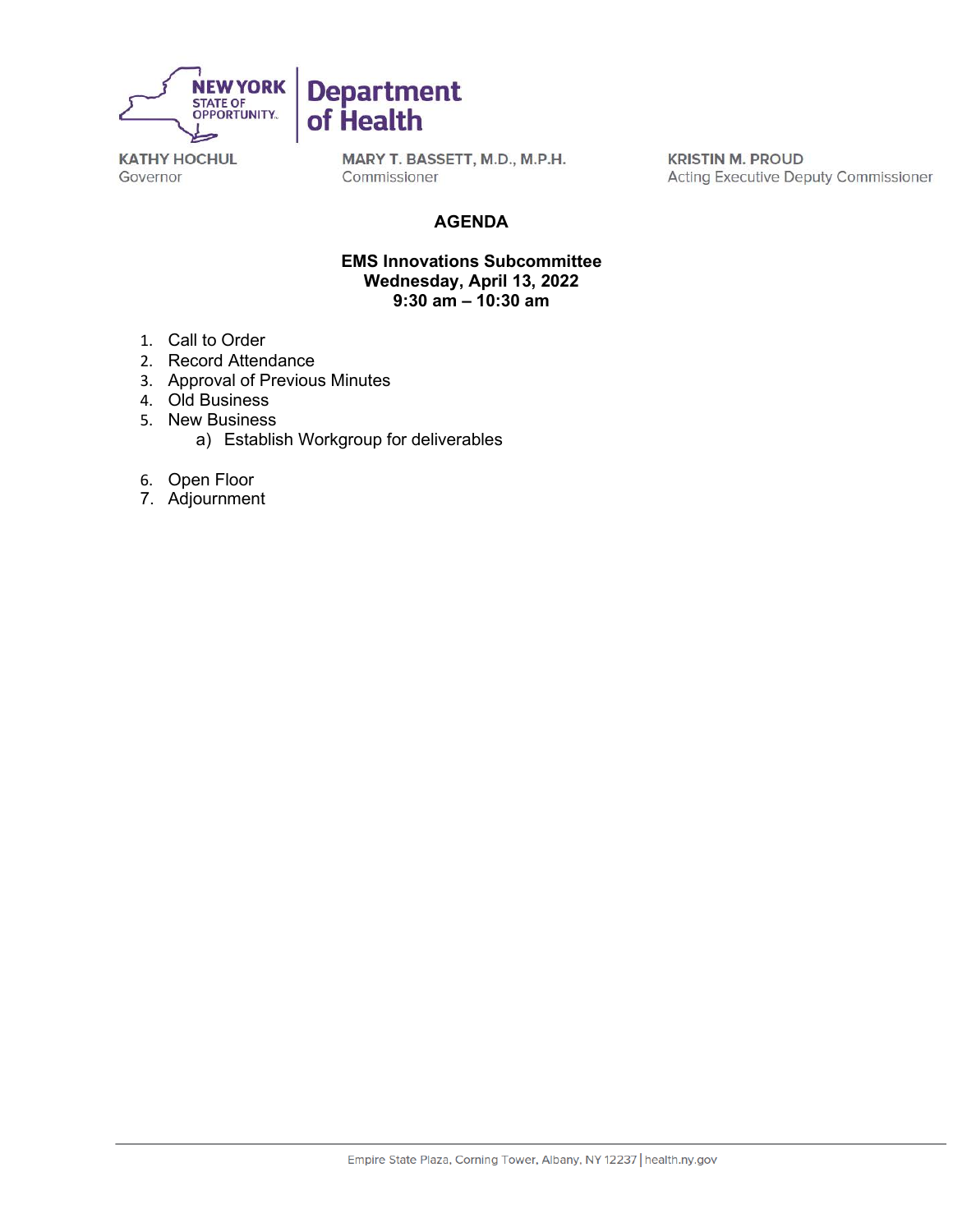

MARY T. BASSETT, M.D., M.P.H. Commissioner

**Department** 

of Health

**KRISTIN M. PROUD Acting Executive Deputy Commissioner** 

#### **AGENDA**

**EMS Safety Subcommittee April 13, 2022 11:00 am – 11:30 am** 

- 1. Call Meeting to Order
- 2. Record Attendance
- 3. Old Business
	- a. Emergency Vehicle Operations
	- b. Provider Resiliency Project
- 4. New Business
	- a. Develop Mission Statement and Committee Description
- 5. Adjournment